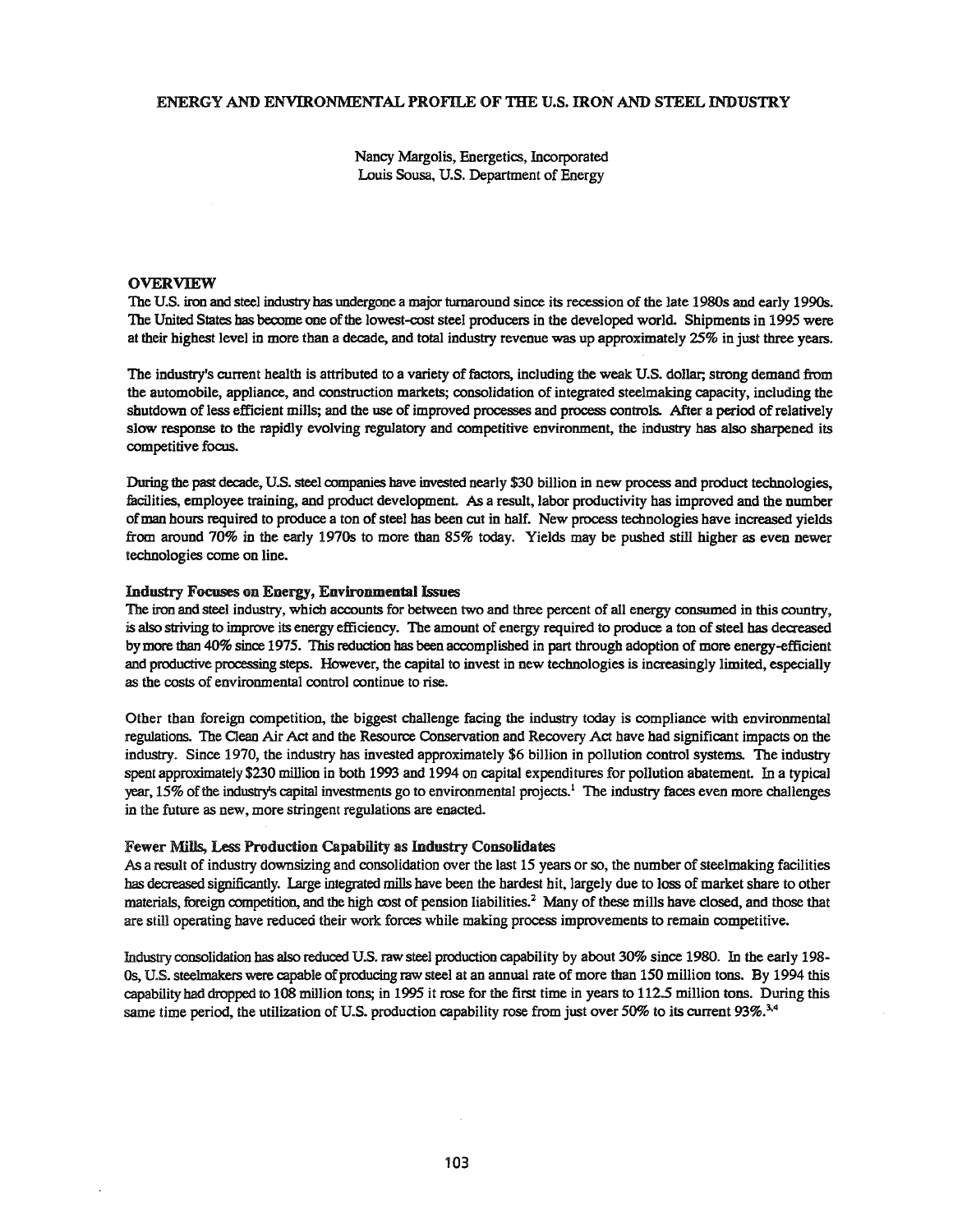#### MARKET TRENDS AND STATISTICS

In 1995 total U.S. raw steel production was 104.9 million net tons. Of this, 62.5 million net tons were produced in Basic Oxygen Furnaces (BOFs) and 42.4 million net tons in Electric Arc Furnaces (EAFs) (see Figure 1). EAF raw steel production included 35.0 million net tons of carbon steel, 5.1 million net tons of alloy steel, and 2.3 million net tons of stainless steel. $3$ 

In 1995, net shipments of steel mill products reached their highest level in almost 15 years. Total net shipments were 975 million net tons, up nearly 25% from 1991. This upswing is attributed to strong demand from the steel industry's two largest customers, the automotive and construction sectors. Light vehicle production in the United States was up significantly in 1993, boosting steel demand in the automotive industry. Demand in the construction market also rose that year, as did demand in the oil and gas sector.

Recently, both imports and exports of iron and steel products have surged. In 1994, total imports of steel products were up by50% over 1993 levels; in 1995 import levels dropped back a bit. In 1995, U.S. exports ofiron and steel products were 8.6 million net tons, up  $65\%$  from 1994 levels and up more than 400% from export levels ten years earlier. The large increase between 1994 and 1995 was dominated by increases in sheet, strip, and plate..

#### ENERGY AND MATERIALS CONSUMPTION

Steel is an energy-intensive industry, consuming an estimated net total of more than  $1.7$  quads ( $10^{15}$  Btu) of energy (including electricity generating and transmission losses) in 1995. According to the most recent manufacturing energy consumption survey conducted by the Energy Information Administration, energy consumption by the U.S. iron and steel industry represents roughly 2.3% of all energy used in this country, and approximately 8% of all U.S. manufacturing energy use.

Energy costs account for up to 20% of the manufacturing cost of steel, typically \$50 per ton or more, depending on location  $.5<sup>6</sup>$  Nearly half of the industry's energy is derived from coal, most of which is used to produce coke for use in the blast furnace. Figure 2 illustrates the trends in fuel use by the U.S. steel industry between 1974 and 1994. Use of natural gas and electricity has increased over the period, while use of coal and petroleum has dropped slightly..

Table 1 shows the US. iron and steel industry's total energy consumption by fuel type for 1994 and 1995 according to data compiled by the American Iron and Steel Institute. The total energy consumption for 1994 was determined to be 1.82 quads with electricity losses included, or about 1.51 quads with energy losses excluded. For 1995, the total was 1.71 quads with electricity losses included.



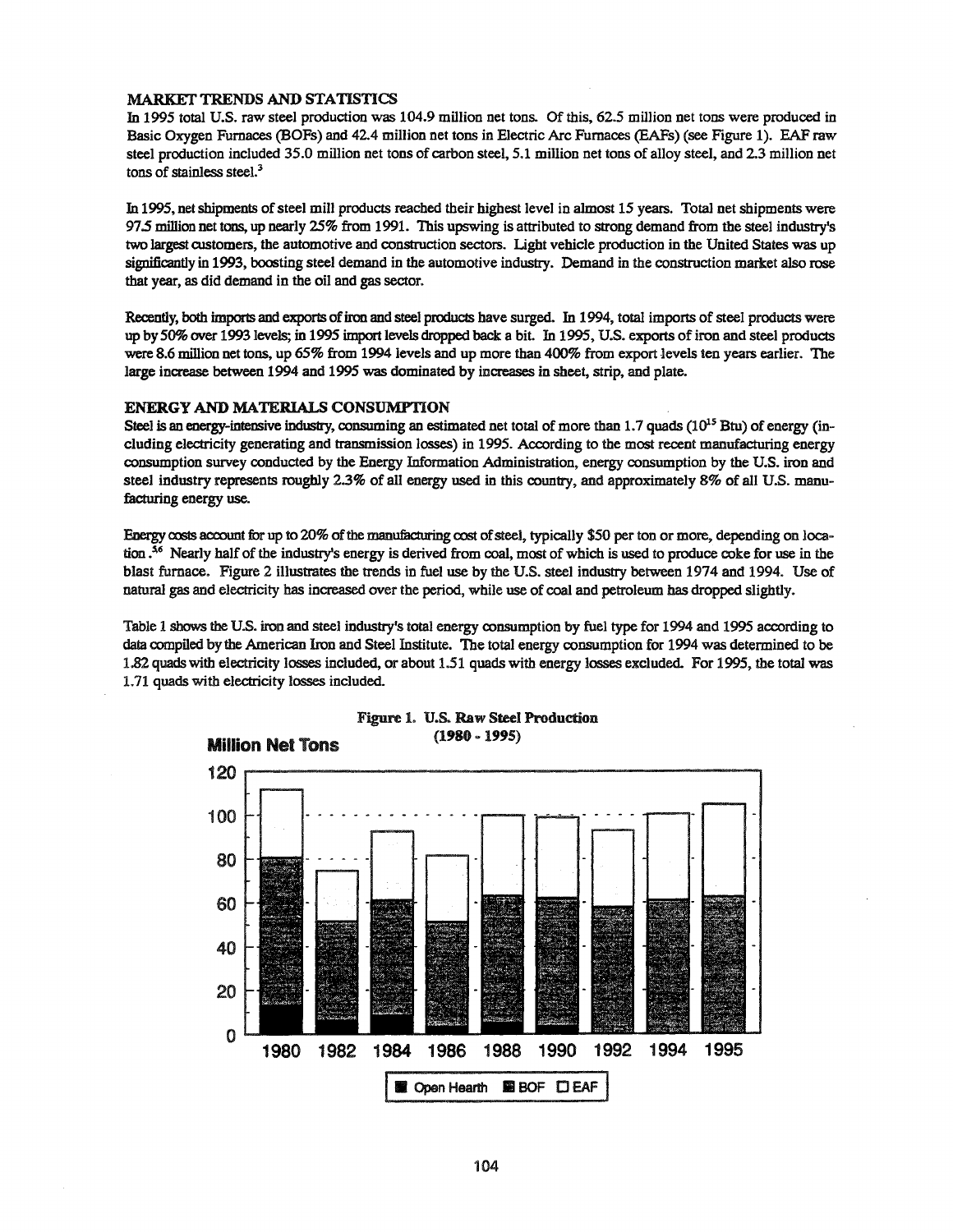# Figure 2. U.S. Steel Industry Energy Use by Fuel Type<sup>®</sup> (1974 -1994)







Table 1 also shows usage levels for coke oven gas and blast furnace gas, the two major byproduct fuels associated with integrated steelmaking. These two fuels are recovered and used throughout the mill. Coke oven gas is typically used as a fuel for the coke ovens; blast furnace gas is used to generate steam and to preheat air coming into the blast furnace or to supply heat to other plant processes..

Table 2 shows total 1994 energy use (from Table 1) by major process within the iron and steel industry.

# Energy Efficiency Continues to Improve

As shown in Figure 3, The U.S. iron and steel industry has reduced its process energy intensity by about 40% since 1974 through energy conservation measures, process improvements, and consolidation of the industry at the more productive and modern plants.<sup>5</sup> In 1994 the average energy intensity (excluding electricity losses) of producing semifinished steel at integrated mills using BOF steelmaking was 20.76 million Btu/ton; for EAF steel producers it was 8.07 million Btu/ton.<sup>7</sup> The energy intensity of the EAF steelmaking step itself was approximately 5.5 million Btu/ton.

Twenty years earlier, in 1974, the average energy intensity for the industry as a whole was 31.71 million Btu per ton of shipped steel.<sup>7</sup> This reduction in energy intensity has occurred in spite of the industry's move toward higher value products, which has required additional processing (e.g., refining and finishing steps) that increases energy requirements.

Much of the reduction in energy intensity over the past 20 years has been achieved through the elimination of open hearth furnace steelmaking, the shutdown of older and less efficient mills, and the application of continuous casting, which has replaced the less energy-efficient and less productive process of ingot casting/soaking pits. Other process improvements that have increased steelmaking yields have also reduced energy requirements. In addition, the increased production of steel made in electric arc furnaces has reduced overall industry energy intensity.

Electric arc furnace steelmaking is less energy intensive (approximately 50% less) than basic oxygen furnace steelmaking because EAFs use 100% scrap asthe charge versus about 25% by BOPs (although higher percentages ofscrap charge can be achieved by preheating). Using scrap eliminates the most energy-intensive step of the steelmaking process ...... the conversion ofiron ore to iron in the blast furnace. BOFs are limited in their use ofscrap in the charge because of the inherent thermodynamics of the process.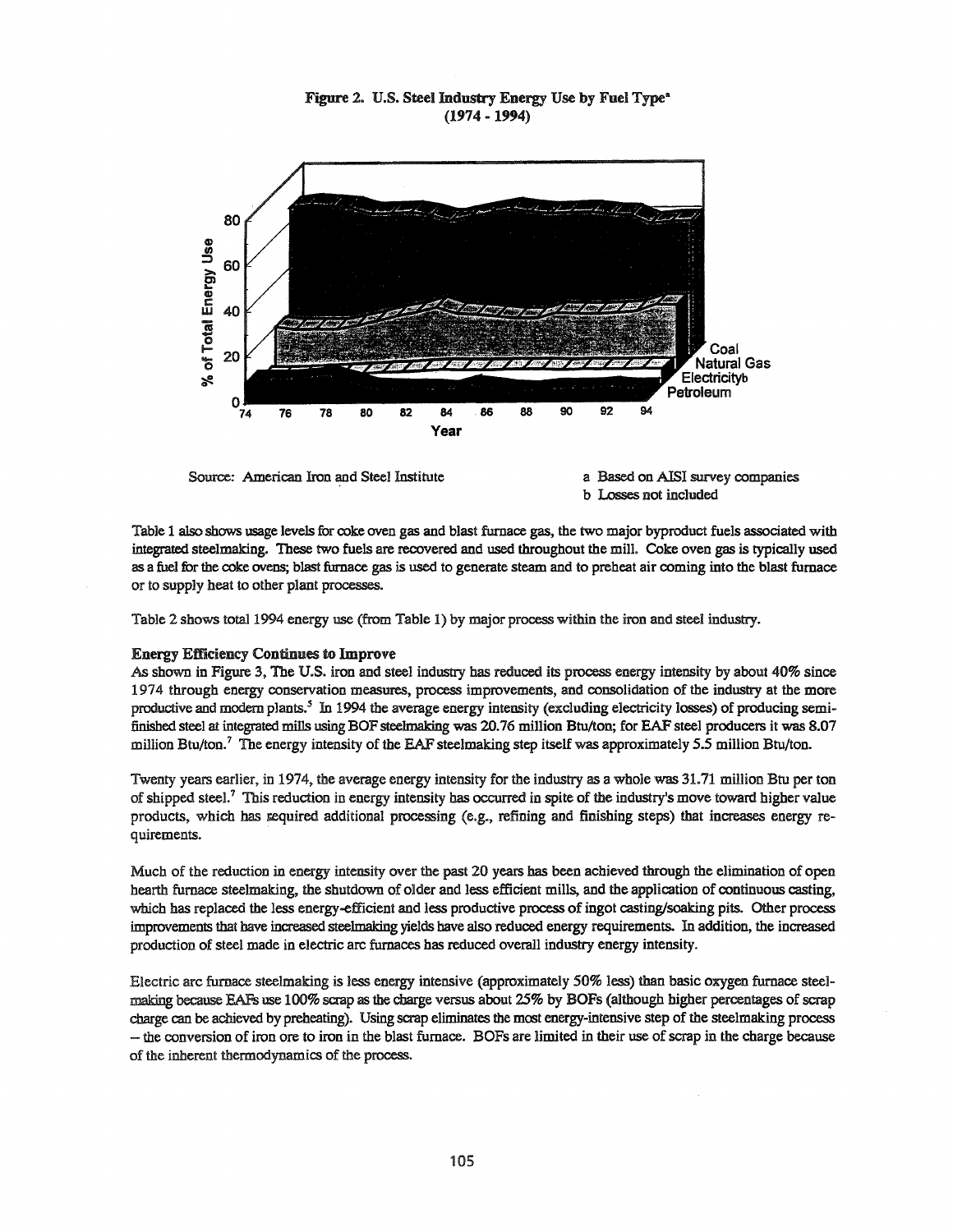|                              |                                          | <b>Total Industry Use</b><br>(units as given) | <b>Total Industry Use</b><br>$(10^{12} Btu)^2$ |          |  |
|------------------------------|------------------------------------------|-----------------------------------------------|------------------------------------------------|----------|--|
| Fuel                         | 1994                                     | 1995                                          | 1994                                           | 1995     |  |
| Coal                         | $26.06 106$ net tons                     | $27.05\ 10^6$ net tons                        | 698.41                                         | 609.70   |  |
| Coke (imported)              | $6.01 106$ net tons                      | $5.23106$ net tons                            | 149.05                                         | 129.70   |  |
| Electricity (with losses)    | 44.27 10° kWh                            | 42.10 10° kWh                                 | 464.85                                         | 442.05   |  |
| <b>Natural Gas</b>           | 403.45 10 <sup>9</sup> ft <sup>3</sup>   | 414.80 10 <sup>9</sup> ft <sup>3</sup>        | 403.45                                         | 414.80   |  |
| Fuel Oil <sup>b</sup>        |                                          |                                               | 48.00                                          | 49.92    |  |
| Petroleum Coke <sup>b</sup>  |                                          |                                               | 10.00                                          | 10.40    |  |
| Oxygen                       | 254.13 10 <sup>9</sup> ft <sup>3</sup>   | 288.10 10 <sup>9</sup> ft <sup>3</sup>        | 46.51                                          | 52.72    |  |
| Purchased Steam <sup>b</sup> |                                          |                                               | 4.00                                           | 4.20     |  |
| <b>Blast Furnace Gas</b>     | 2,159.49 10° ft <sup>3</sup>             | 2,348.11 10 <sup>9</sup> ft <sup>3</sup>      | 205.15                                         | 223.07   |  |
| Coke Oven Gas                | 273.96 109 ft <sup>3</sup>               | 277.71 10 <sup>9</sup> ft <sup>3</sup>        | 136.98                                         | 138.86   |  |
| <b>SUBTOTAL</b>              |                                          |                                               | 2,166.40                                       | 2,075.42 |  |
| <b>LESS RECOVERED ENERGY</b> |                                          |                                               |                                                |          |  |
| <b>Blast Furnace Gas</b>     | 2,159.49 10 <sup>9</sup> ft <sup>3</sup> | 2,348.11 10 <sup>9</sup> ft <sup>3</sup>      | 205.15                                         | 223.07   |  |
| Coke Oven Gas                | 273.96 10° ft <sup>3</sup>               | 277.71 10° ft <sup>3</sup>                    | 136.98                                         | 138.86   |  |
| <b>SUBTOTAL</b>              |                                          |                                               | 342.13                                         | 361.93   |  |
| <b>EQUALS</b>                |                                          |                                               |                                                |          |  |
| <b>NET TOTAL</b>             |                                          |                                               | 1,824.27                                       | 1,713.49 |  |

Table 1. U.S. Iron and Steel Industry Energy Consumption - 1994 and 1995

a Conversion factors are 26.8 10<sup>6</sup> Btu/ton of coal (EIA, 1995), 24.8 10<sup>6</sup> Btu/ton of coke (EIA 1995), 10,500 Btu/kWh, 1,000 Btu/ft<sup>3</sup> of natural gas (AISI 1995), 0.1387 10<sup>6</sup> Btu/gallon of fuel oil (EIA 1995), 183 Btu/ft<sup>3</sup> of oxygen (ANL 1982), 95 Btu/ft<sup>3</sup> of blast furnace gas (AISI 1995), and 500 Btu/ft<sup>3</sup> of coke oven gas (AISI 1995).

b Total industry use estimated based on survey results of AISI members, representing 59.4% of U.S. steelmaking capacity and approximately three-quarters of integrated steelmaking capacity..

Sources: Annual Statistical Report 1995, American Iron and Steel Institute, 1996. *AnnualStatistical Report* 1994, American Iron and Steel Institute, 1995..

Unpublished survey of energy consumption in the steel industry, compiled by the American Iron and Steel Institute, August 1995..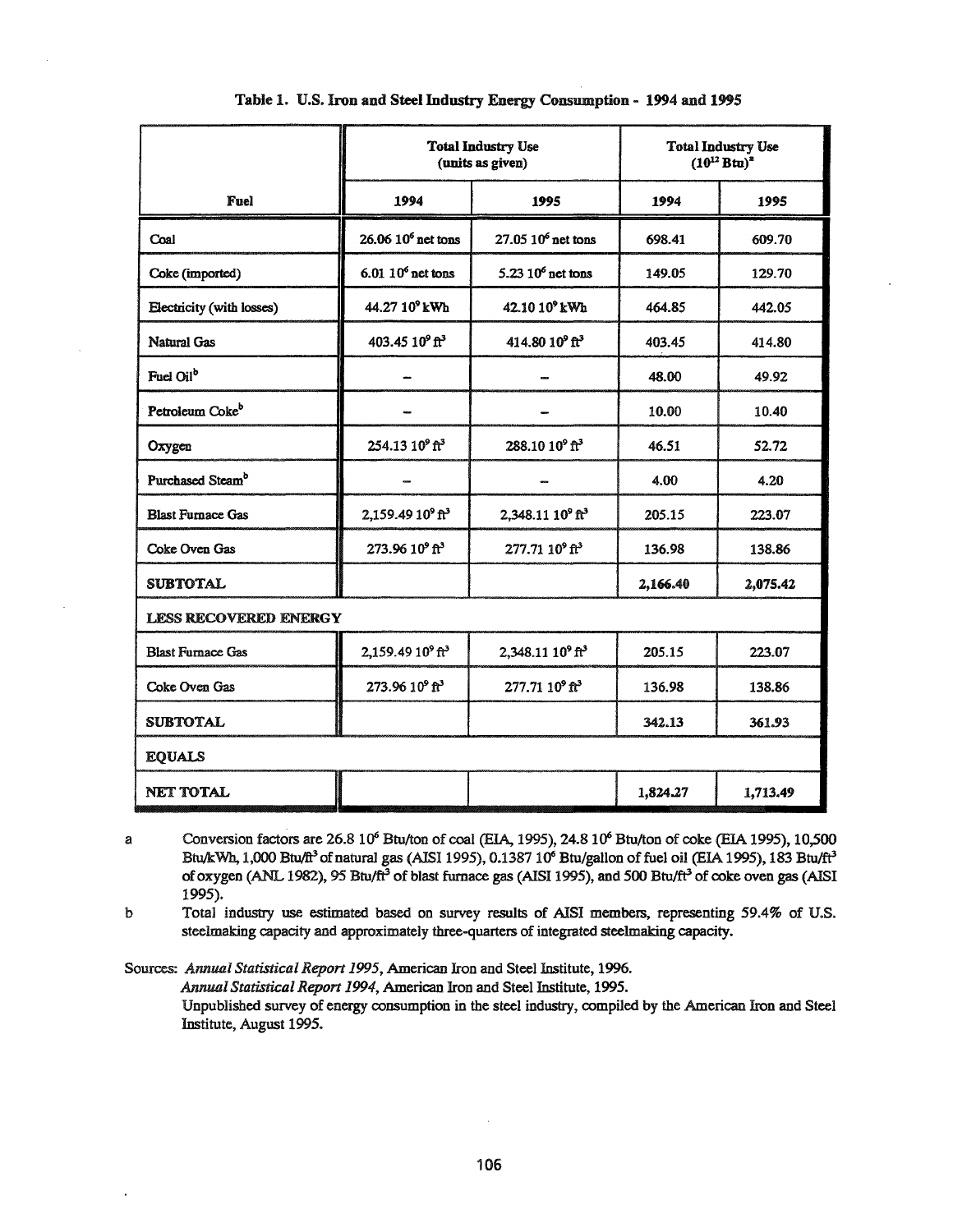| Process                                                                   | <b>Total Industry Use</b><br>$(10^{12} Btu)^*$ | <b>Percentage of Total</b> |  |
|---------------------------------------------------------------------------|------------------------------------------------|----------------------------|--|
| Cokemaking                                                                | 109.17                                         | 6.0                        |  |
| Ironmaking                                                                | 886.81                                         | 48.5                       |  |
| <b>BOF</b> Steelmaking                                                    | 55.09                                          | 3.0                        |  |
| <b>EAF</b> Steelmaking                                                    | 222.30                                         | 12.2                       |  |
| Casting                                                                   | 87.8                                           | 4.8                        |  |
| <b>SUBTOTAL</b>                                                           | 1,361.17                                       | 74.5                       |  |
| All Other Processes (e.g.,<br>reheating, rolling, finishing) <sup>b</sup> | 463.10                                         | 25.5                       |  |
| <b>TOTAL</b>                                                              | 1.824.27                                       | 100.0                      |  |

Table 2. U.S. Steel Industry Net Energy Use by Major Process • **1994**

a Including electricity generating and transmission losses

Taken as the difference between known total industry use and known subtotal use.

Source: *AnnualStatistical Report* 1994, American Iron and Steel Institute, 1995.





EAFsteelmaking currently accounts for 40% of all U.S. steel production. Some sources believe that this will increase to 50% over the next few years as additional EAF capacity comes on line. When using 100% scrap, EAF steelmaking cannot produce the highest quality sheet products because of the high level of residual elements in scrap. However, some EAF producers believe that alternative iron units from direct reduced iron and other sources can be used to upgrade a charge of lower grade scrap for higher grades of steelmaking.<sup>8</sup>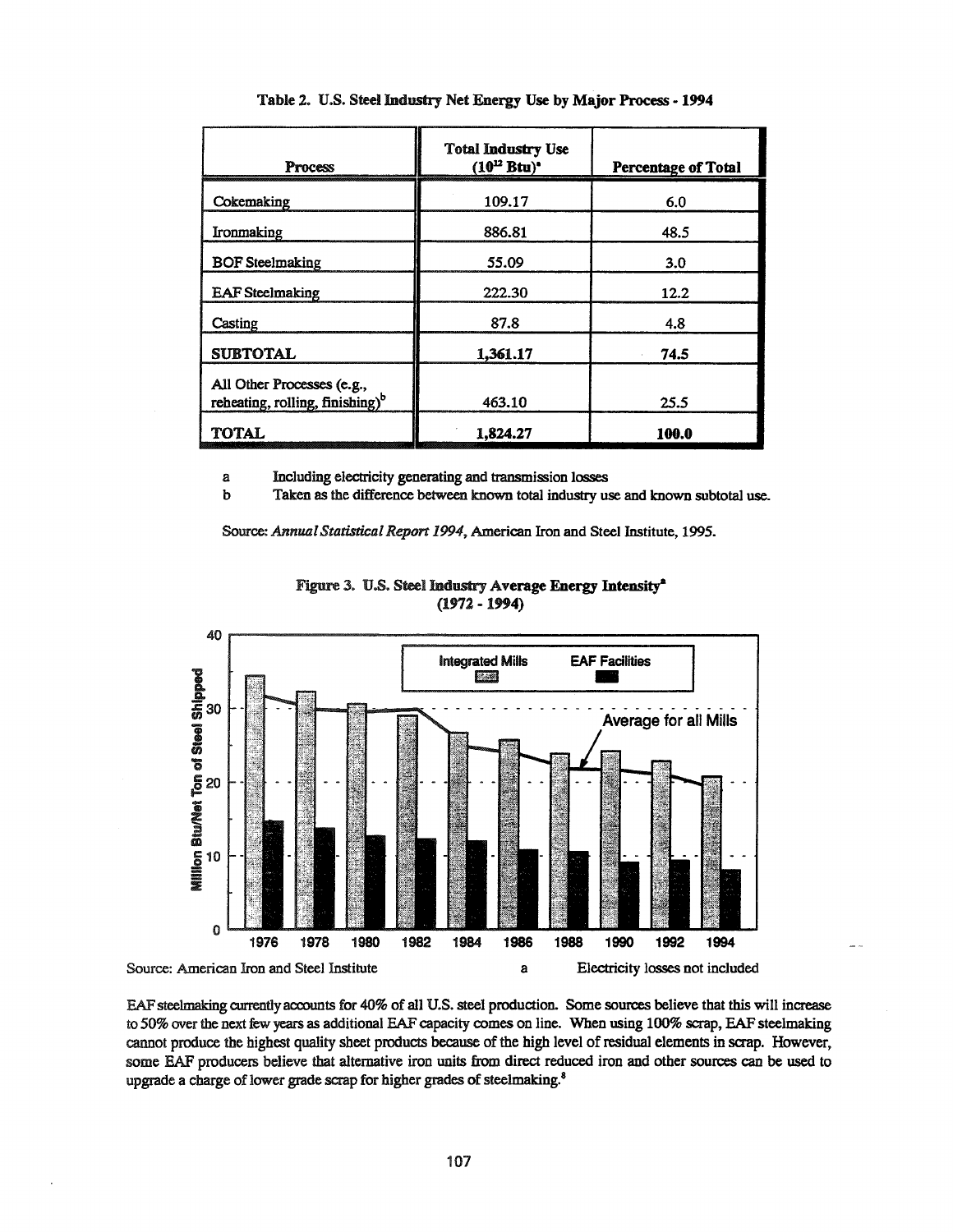The late 1980s saw a relatively flat trend in the industryls average energy intensity. This trend is believed to be due in part to the industry's depressed operating levels during that period, which caused energy inefficiencies. Increased energy requirements associated with environmental controls were also a factor in this trend; another is the decline in growth of EAF capacity, which leveled off in about 1986.

Some additional improvements in energy efficiency are anticipated as the industry moves toward 100% continuous casting, improves yields, and producesstronger and lighter steels. The pace of these improvements, however, is dictated by the availabilityofcapital to make the needed investments. Future reductions in energy intensity are not expected to be as dramatic as those already achieved.<sup>7,9</sup> Additional environmental requirements may offset some of the potential gains in industry energy efficiency.

In addition to the fuels shown in Table 1, the industry consumed iron ore in the form of pellets and other agglomerated products, fluxes, steel scrap, and direct reduced iron. Table 3 shows the amounts ofthese materials consumed in the U.S. iron and steel industry in 1994 and 1995. Total coke consumption includes imports plus coke produced domestically. Nearly two-thirds of 1994 U.S. steel production came from ferrous scrap, including home, purchased, and obsolete scrap..

# ENVIRONMENTAL OVERVIEW

Over the past 25 years the U.S. iron and steel industry bas invested approximately \$6 billion in pollution control systems. In a typical year, 15 percent of the industry's capital investments go toward environmental projects. Costs for

| Material                                                                                                 | Amount<br>$(1,000$ net tons)                     |                                                  |  |
|----------------------------------------------------------------------------------------------------------|--------------------------------------------------|--------------------------------------------------|--|
|                                                                                                          | 1994                                             | 1995                                             |  |
| Iron Ore (total)<br>Natural ore<br>Pellets<br>Sinter, briquettes, nodules, and<br>other                  | 86,511<br>2,027<br>71,085<br>13,399              | 89,796<br>1,385<br>74,564<br>13,847              |  |
| Fluxes (total)<br>Fluorspar<br>Limestone<br>Lime<br>Other fluxes                                         | 5,918<br>91<br>1,350<br>3,949<br>528             | 5,632<br>52<br>1,241<br>3,898<br>441             |  |
| Scrap (total)<br>Carbon steel<br>Stainless steel<br>Alloy steel (excl. stainless)<br>Iron scrap<br>Other | 59,500<br>55,000<br>1,100<br>900<br>780<br>1,700 | 61,700<br>57,200<br>1,200<br>870<br>880<br>1,600 |  |
| Direct Reduced Iron                                                                                      | 1,600                                            | 1,600                                            |  |

# Table 3. U.S. Iron and Steel Industry Materials Consumption - 1994 and 1995<sup>a</sup>

Excludes alloys

Sources:

a

*AnnualStatisticalReport* 1994, American Iron and Steel Institute, 1995.. *AnnualStatisticalReport* 1995, American Iron and Steel Institute, 1996..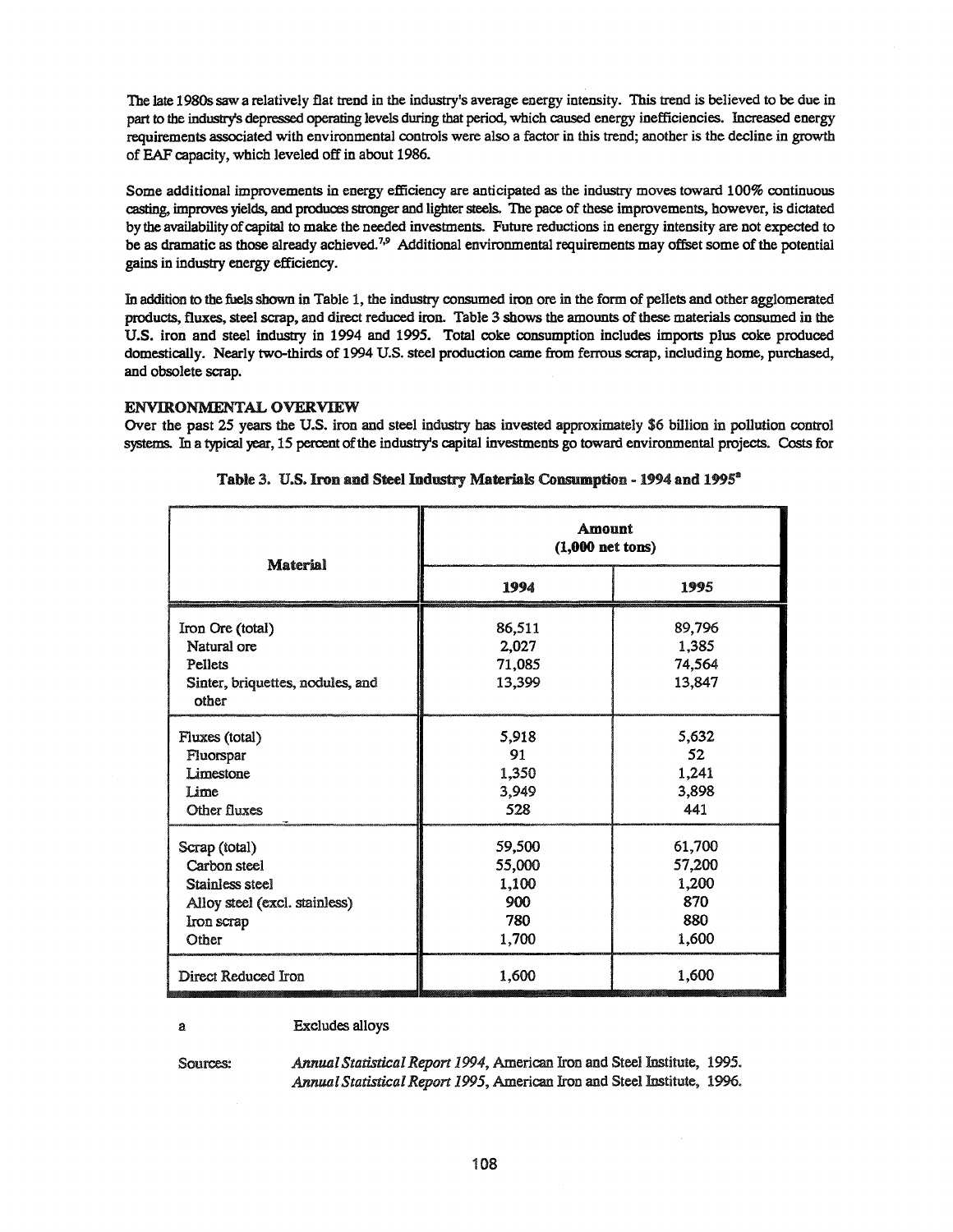operating and maintaining these facilities amount to \$10 to \$20 per ton ofsteel shipped.! In 1994 alone, the iron and steel industry (SIC 331) had capital expenditures of \$231 million for pollution abatement, including \$45 million on water pollution control, \$20 million for solid/contained waste, and \$166 million for air pollution control.<sup>10</sup> The figure for air pollution control (about 72% of total environmental expenditures) is primarily a result of operating coke ovens in compliance with the Clean Air Ad.

#### Steelmakers Manage Large Quantities of Residues, Other Wastes

In 1993, the U.S. steel industry generated just over 30 million tons of solid wastes and residues such as slags, sludges, and dusts.<sup>11</sup> More than 80% of this total came from integrated mills.<sup>12</sup> The largest solid byproduct streams included blast furnace slag (about  $40\%$  of the total) and BOF slag (about  $20\%$ ).

Although coke ovens are considered by many industry experts to be the biggest environmental problem of the iron and steel industry, environmental regulations affect the industry throughout all stages of the manufacturing and forming processes..<sup>2</sup> The following subsections briefly discuss air pollution, water pollution, and solidjhazardous waste in iron and steelmaking and describe the major environmental regulations that apply to the industry.

#### Industry's Emissions of Air Pollutants Must Comply with the Clean Air Act

In addition to air releases of chemicals reported in the EPA's Toxic Release Inventory (TRI) database, the iron and steel industry is a significant source of combustion-related particulate, carbon monoxide, nitrogen oxides, and sulfur compounds. Air pollutant emissions have dropped significantlysince the 19708 as a result ofincreased pollution control as well as improved energy efficiency. A typical integrated steel mill in the U.S. currently emits about 4 million tons of CO<sub>2</sub> and about 10,000 tons of SO<sub>x</sub> annually, reductions of 28 and 95%, respectively, from their values 20 years ago.<sup>12</sup>

EPAhas developed a list ofsources that emit any of 189 hazardous air pollutants (HAPs).. To date, EPA bas listed the 174 categories of sources of these HAPs and has developed a schedule for the establishment of emission standards. These standards will be developed for both new and existing sources based on maximum achievable control technology (MACT). The MACT is defined as the control technology achieving the maximum degree of reduction in the emission of the HAPs, taking into account cost and other factors.<sup>2</sup>

Included on the list of189 HAPS to be regulated are compounds of chromium, nickel, manganese, cadmium, and other heavy metals. Because many of these metals are routinely found in iron ore, scrap, and alloying materials, most steelmaking processes will be affected in some way. MACTs for air emissions of these metals are expected to be established in 2000.

As part of the clean Air Act, EPA has established National Air Emission Standards for Hazardous Air Pollutants (NESHAPS). NESHAPS currently in effect for the industry include standards for coke oven batteries, benzene emissions from coke byproduct recovery plants, halogenated solvent cleaning, and chromium from industrial process cooling towers..

The NESHAPs have already had a significant effect on the iron and steel industry's coke ovens. In late 1991, representatives of the iron and steel industry participated in formal regulatory negotiations with EPA, state and local regulatory agencies, and environmental groups to develop a mutually acceptable rule to implement the terms of the Act's coke oven provisions.. In 2000, MACfs will be established for air toxic emissions from coke pushing, quenching, and battery stacks. In addition, coke oven operators will still face unknown but likely tighter technology-based standards in 2010 and risk-based standards in 2020.

The industry may also be affected by possible revisions to the National Ambient Air Quality Standard for PM-lO (particulate matter less than 10.0 microns in diameter). Under the CAAA, EPA reviewed the basis for the existing ambient air PM-10 standard and, in November 1996, proposed new standards for both particulate matter and ozone. A lower standard, or a restriction on the emissions of smaller-diameter particulate matter, may cause many more areas of the U..S.. to be classified as non-attainment areas and would trigger requirements for states to impose much more stringent emission control standards for sources of particulate matter and precursors of fine particulate such as SOx and NOx.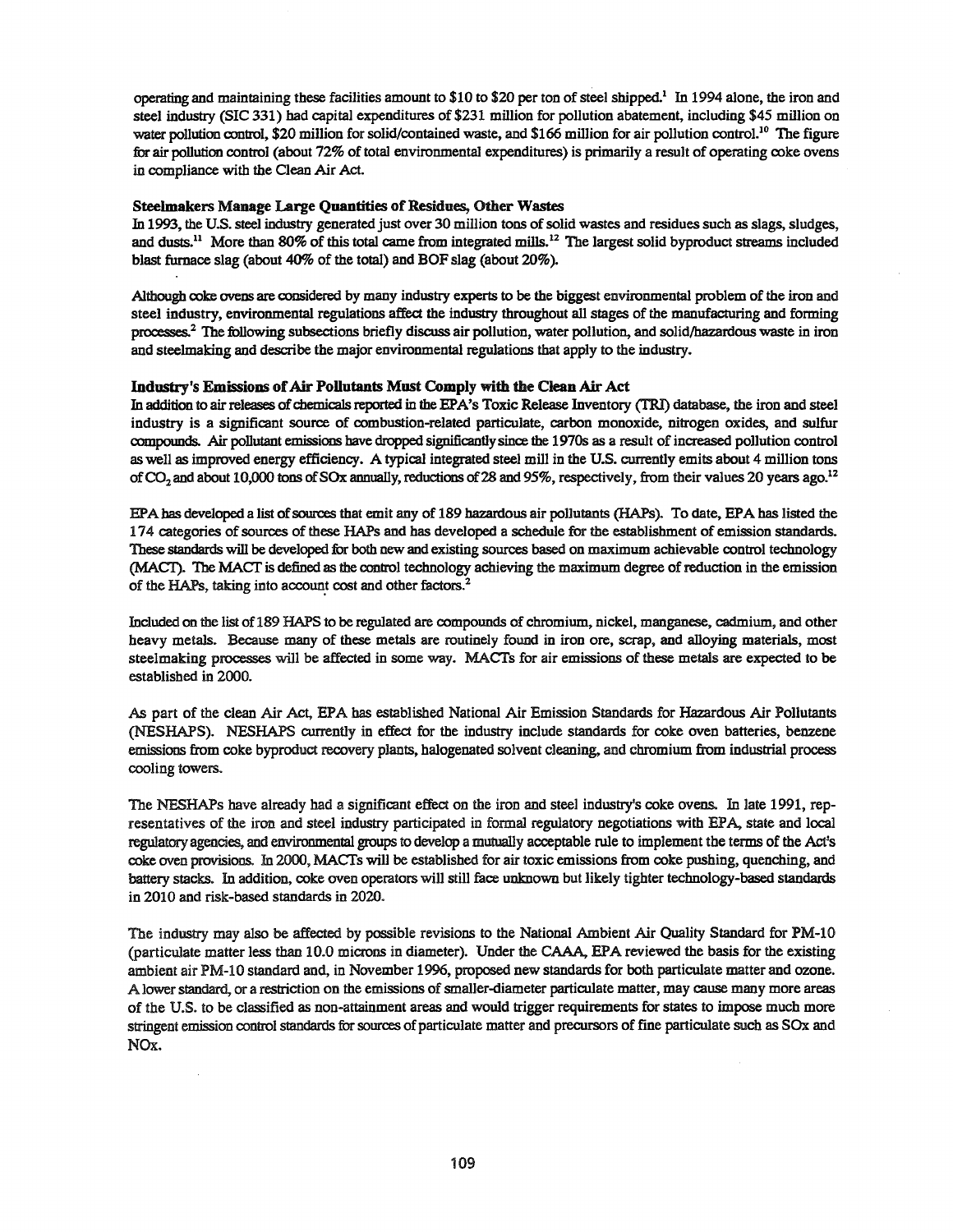# Great Lakes Water Quality Initiative Affects Many Mills

A recent regulatorydevelopment that significantly affects iron and steel industry effluents has been the development of uniform water quality standards under the Great Lakes Water Quality Initiative. By March of 1997, the Great Lakes states (mcluding Dlinois, Indiana, Michigan, Minnesota, New York, Pennsylvania, Ohio, and Wisconsin) must adopt rules and procedures consistent with the Water Quality Guidance for the Great lakes System (40 CPR 132; also amendments 122, 123, and 131). The Guidance places particular emphasis on decreasing bioaccumulative taxies and also provides a process for addressing both point and non-point source pollution.

# RCRA Establishes Regulations on Handling, Disposal of Solid and Hazardous Waste

In 1993, the U.S. steel industry generated just over 30 million tons of solid wastes and residues such as slags, sludges, and dusts.<sup>11</sup> Some of these materials are produced during an ironmaking or steelmaking process, such as the formation of blast furnace slag during ironmaking. Other of these materials result from pollution control measures, such as the air pollution control dusts captured during the cleaning of gaseous furnace waste streams. Applying 1993's rate of waste generation to 1994 would yield about 32 million tons of byproduds. In addition to these annual amounts, many additional tons of byproduets have been "stockpiled" at many mills for years.

The cost of disposing of these wastes is estimated to be as high as half a billion dollars each year. In addition, the value of the potentially recoverable iron units is believed to be in the \$500-million range.<sup>11</sup> Table 4 lists the major solid wastes and, where available, an estimate of the amount of each produced annually.

There are specific RCRA-listed wastes associated with the iron and steel industry, including

# Cokemaking

- Tar residues (K035, K087, K141, K142, and K147)
- Oil (K143 and Kl44)
- Naphthalene residues (K145)
- Lime sludge (K06O)
- Wastewater sump residues containing benzene and polynuclear aromatic hydrocarbons (K144)

# Iron and Steel Manufacturing

EAF emission control dust and sludge (K061)

# Finishing

- Wastewater sludge from cooling, descaling, and rinsing (D006, D007, D008, D009, D010, and D011)
- Spent pickle liquor (K062)

# Byproducts Contain Valuable Iron

The byproducts or residues produced during ironmaking, steelmaking, and rolling operations – including slags, dusts, sludges, and mill scale - represent a valuable source of iron that can be recycled into the steelmaking process, saving energy by substituting for pig iron produced in the blast furnace. Table 4 lists these byproducts and the estimated amount of each produced in 1994.. Table 5 summarizes the potential recoverable iron from each of the major byproducts streams.

According to Table 5, an estimated 3,700 thousand tons ofiron contained in byproducts are currently recycled, with an additional 4,600 thousand tons remaining. Industry experts consider this iron nearly 100% recoverable with further research, development, and demonstration of the following:

- cold bonding (briquetting) technologies for dusts and sludges
- @ dewatering technologies for sludges
- $\cdot$  dezincing technologies for dusts and sludges
- @ deoiling technologies for mill scale and rolling and finishing sludge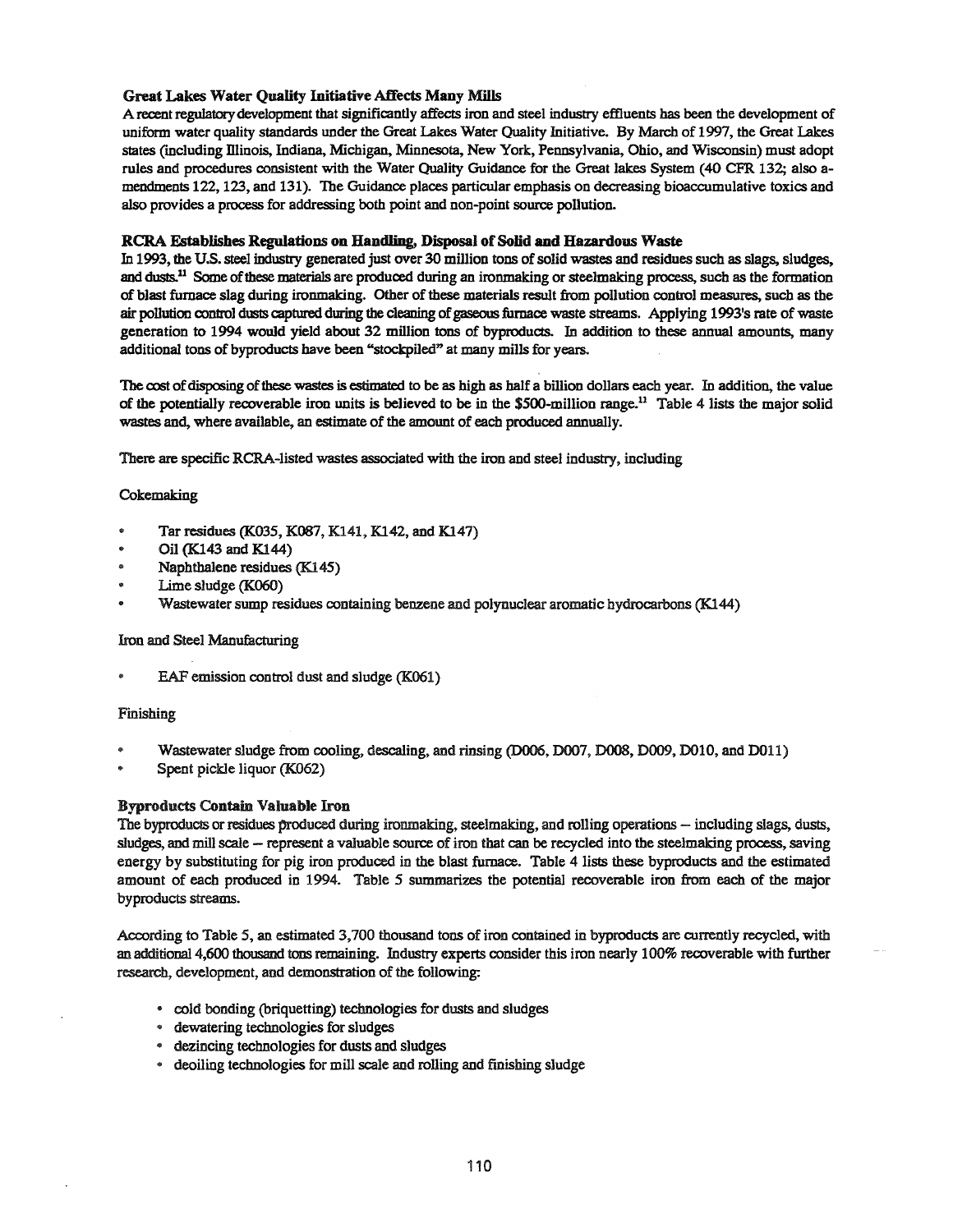| <b>Solid Waste/Byproduct</b>                                                | <b>Estimated Annual</b><br><b>Production</b> |
|-----------------------------------------------------------------------------|----------------------------------------------|
| <b>Blast Furnace Slag</b>                                                   | 12,400                                       |
| <b>Blast Furnace Dust</b>                                                   | 410                                          |
| <b>Blast Furnace Sludge</b>                                                 | 690                                          |
| Basic Oxygen Furnace Slag                                                   | 6,000                                        |
| Basic Oxygen Furnace Dust                                                   | 270                                          |
| Basic Oxygen Furnace Sludge                                                 | 1,280                                        |
| Electric Arc Furnace Slag                                                   | 4,600                                        |
| Electric Arc Furnace Dust                                                   | 650                                          |
| Mill Scale                                                                  | 3,670                                        |
| <b>Rolling Sludge</b>                                                       | 1,000                                        |
| Spent Pickle Liquor                                                         | 905                                          |
| Other (including secondary slags, grinding wastes,<br>fines, and fly ashes) | $-1.000^*$                                   |
| <b>TOTAL SOLID WASTES</b>                                                   | $-32,000$                                    |

# Table 4. Iron and Steel Industry Major Solid Wastes/Byproducts - 1994 (1,000 tons)

a Estimated as the difference between documented total tonnage and documented tonnage of other wastes explicitly listed.

Sources: Personal communication with J. Hamling, US Steel Group, 1996,.

Personal communication with B,. Kolarik, Timken Steel, 1996.

*Profile of*the *Iron andSteelIndustry,* u.s.. Environmental Protection Agency, EPA 310-R-95-DOS, September 1995,.

"A Research Program for the Minimization and Effective Utilization of Steel Plant Wastes," J.. Szekely, *Iron and Steel Maker*, January 1995.

*Microwave Separation ofOil-Water Sludges, Part* 2: *Application to Polymer-Treated Sludges,* Electric Power Research Institute Center for Materials Production, CMP 95-4, October 1995.

Additionally, efforts to reduce the costs of some existing and emerging technologies are needed to make iron recovery economically viable.

In 1995, the industry consumed more than 56,000 net tons of pig iron and 1,600 thousand net tons of direct reduced iron (DRI). The recovery and reuse of the additional 4,600 thousand net tons of iron contained in byproducts could reduce the demand for pig iron and lessen the energy and environmental impacts of its production via the traditional cokemaking/blast furnace route.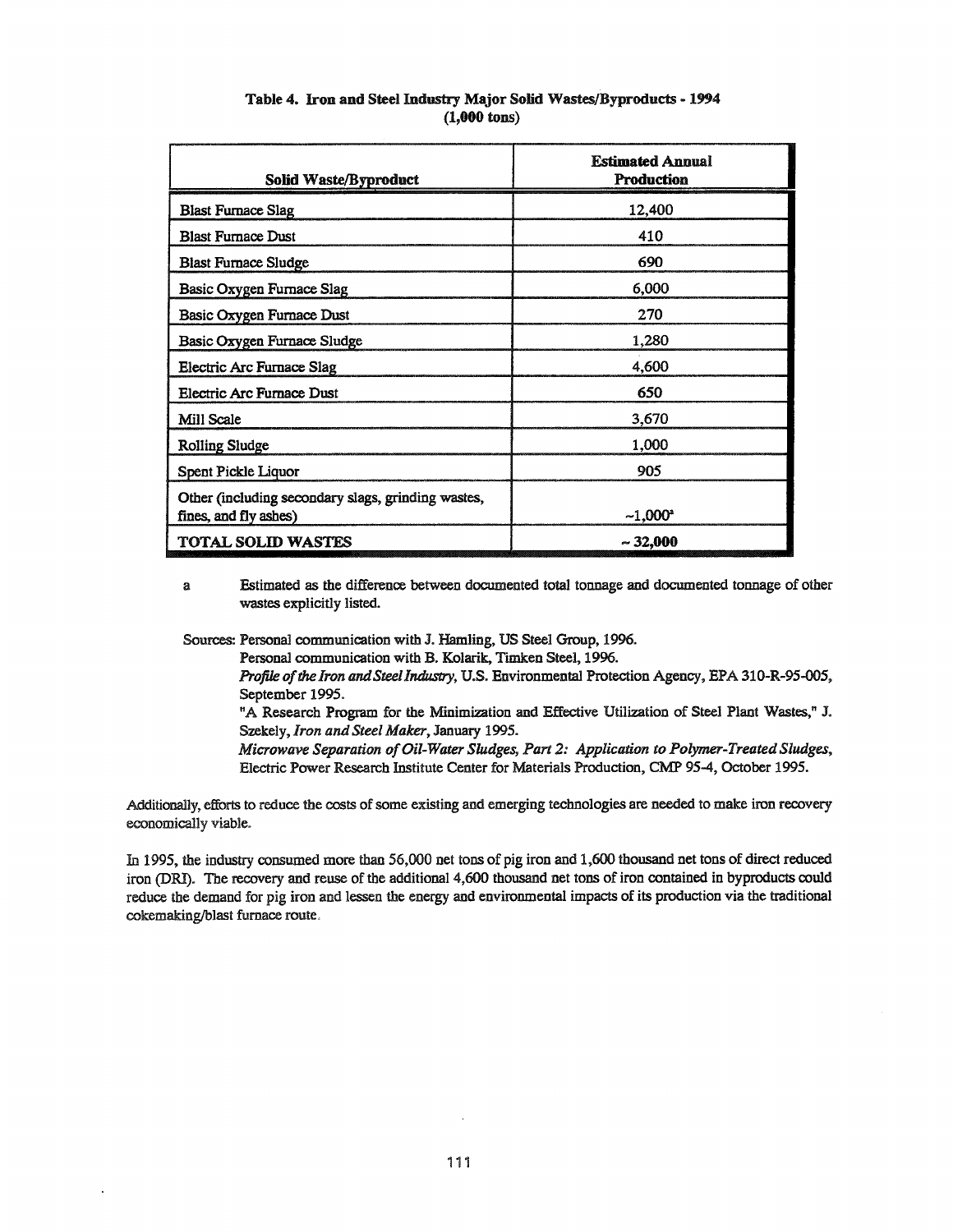| <b>Byproduct</b>                    | Average<br><b>Iron</b><br>Content (%) | <b>Total Iron</b><br>Content -<br>1994<br>$(1,000 \text{ tons})$ | <b>Iron Content Currently</b><br>Recycled |                  | Remaining<br>Recyclable |
|-------------------------------------|---------------------------------------|------------------------------------------------------------------|-------------------------------------------|------------------|-------------------------|
|                                     |                                       |                                                                  | $\%$                                      | $1,000$ tons/yr  | Iron (1,000<br>tons/yr) |
| <b>Blast Furnace</b><br><b>Slag</b> | $0 - 5$                               | $\sim 0$                                                         | $\mathbf{0}$                              | $\bf{0}$         | $\bf{0}$                |
| <b>Blast Furnace</b><br>Dust        | $10 - 35$<br>(avg. 32)                | 131                                                              | 40                                        | 52               | 79                      |
| <b>Blast Furnace</b><br>Sludge      | $15 - 48$<br>(avg. 44)                | 304                                                              | 40                                        | 121              | 183                     |
| <b>BOF Slag</b>                     | $20 - 25$<br>(avg. 22)                | 1,320                                                            | 50                                        | 660              | 660                     |
| <b>BOF Dust</b>                     | $60 - 67$<br>$(\text{avg. } 62)$      | 167                                                              | 44                                        | 74               | 93                      |
| <b>BOF</b> Sludge                   | $50 - 63$<br>(avg. 62)                | 794                                                              | 44                                        | 350              | 444                     |
| <b>EAF Slag</b>                     | $20 - 25$                             | 1,000                                                            | 50                                        | 500              | 500                     |
| <b>EAF Dust</b>                     | $20 - 40$<br>$(\text{avg. } 24)$      | 148                                                              | 89 <sup>ª</sup>                           | 132 <sup>a</sup> | 16                      |
| Mill Scale                          | $60 - 74$<br>(avg. 60)                | 2,220                                                            | 75                                        | 1,670            | 550                     |
| <b>Rolling Sludge</b>               | $30 - 74$<br>(avg. 40)                | 400                                                              | $\mathbf 0$                               | $\bf{0}$         | 400                     |
| Spent Pickle<br>Liquor              | $64 - 70^{b}$                         | 680                                                              | 19                                        | 126              | 554                     |
| <b>TOTAL</b>                        | $\sim$                                | 8,300                                                            | --                                        | 3,700            | 4,600                   |

Table 5. Potential Recoverable Iron from Steel Industry Byproducts - 1994

a EAF dust is mainly processed for zinc, with residuals used in ways that are not actually recovering iron values.

b Iron content of iron oxide in hydrochloric acid spent pickle liquor and iron sulfate in sulfuric acid spent pickle liquor.